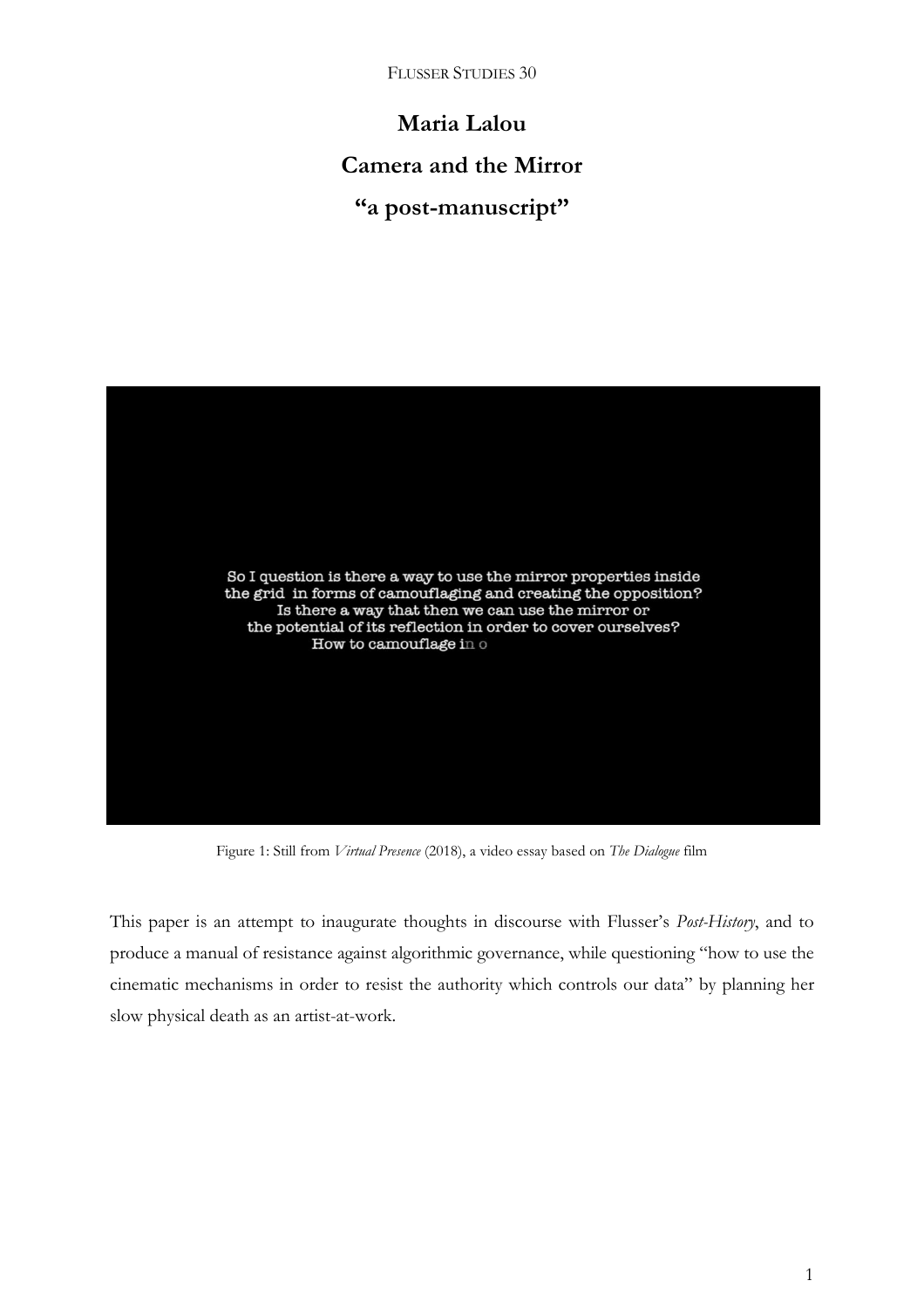# **Virtual Presence**

For the ones here who know me as being part of my own work produced live in a lab-like setting, initiating and operating the image production progressively, I would like to state that this is a moment of stepping back and replacing myself by a learning machine.

I thought of giving the algorithm the role of direction, however, I was looking for a formula to resist the authority, which controls our data.

"Algorithms are using certain types of properties and developing schemes and relational occupancies formulating specific types of representation. This representation has the typology of an image. Those representations those images could be considered as objectively determined. Whereas the notion of representation in contemporary times can only be used in such schemes as of schematic diagrams of historical facts, trends, political decision and subsequently deliver their affect as a real moment of time establishment."<sup>1</sup>

I am seeking for a dialogue between the seer and the seen.

How can an image allow for a notion of subjective freedom? Is it possible to act as if action were free?

The word *thea* in Greek is where the root of the word *theory* comes from. It comes from the junction of the word *thea* and *horao*. *Thea* means to view that is also the outward look, the aspect, in which something presents itself. *Horao* means to see, to look, to look at something carefully, to experience, to witness. As a spectator, one becomes *theoros* in the sense that one observes, participates and interprets the performative process from a certain perspective while being part of the performance's ontology.

"But in this image, in the programmatic image it seems, impossible even to formulate the problem of freedom."<sup>2</sup>

"A sense of the loss of that other interaction with our world.

<sup>1</sup> Vilém Flusser, *Post-History*, 24.

<sup>2</sup> Vilém Flusser, *Post-History*, 20.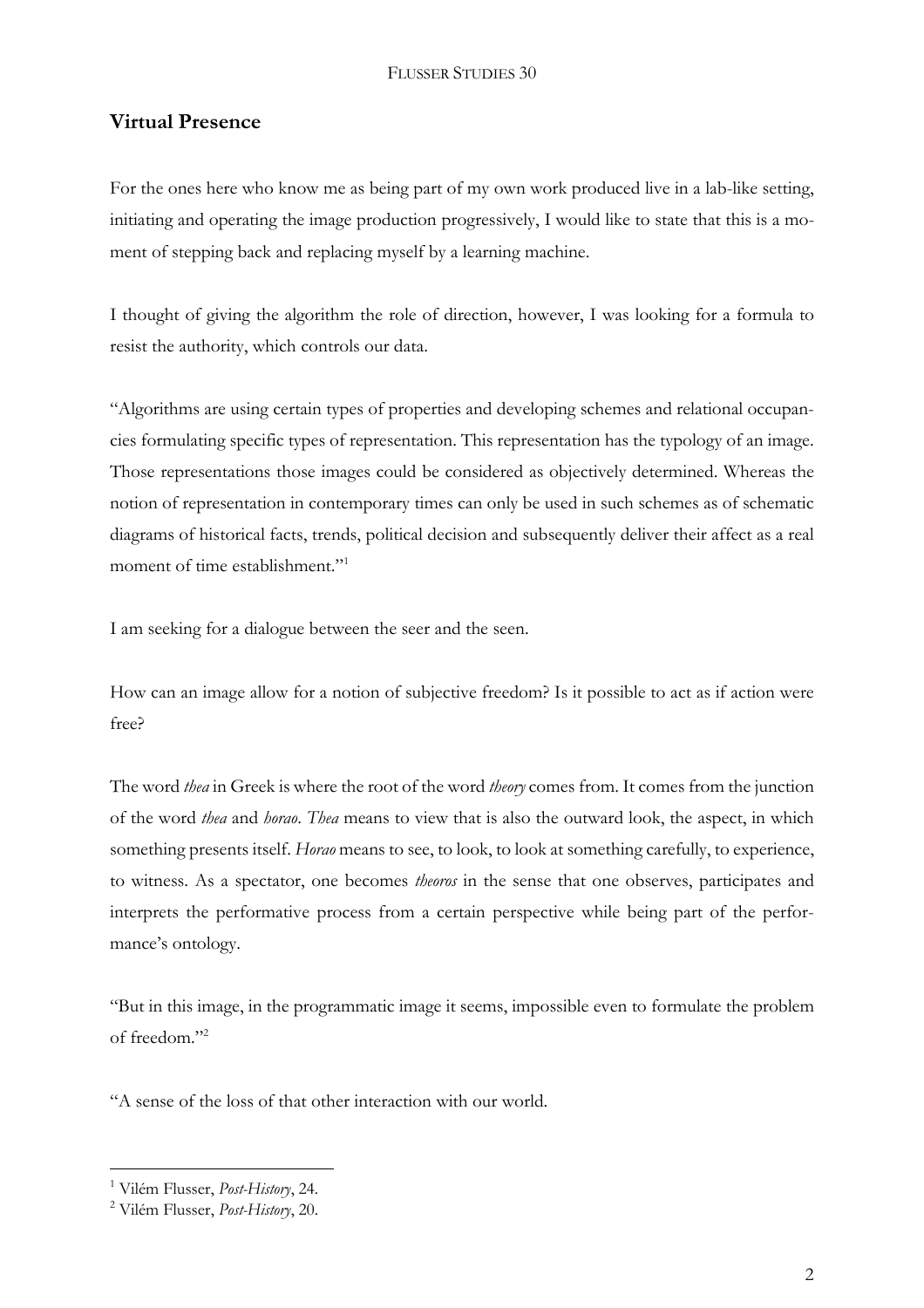Maybe more of us are trying to opt out or whatever, I do not know, but, it is a super interesting obvious innovation in relation to 'the image'. I think that is the kind of the understanding of an image, which might not be a deep critical understanding of what images are, or what those images do to people, but it is part of an increasing understanding of the image or the use of images. And I guess it is a kind of vocabulary of using images in everyday life."<sup>3</sup>



Figure 2: Still from *Virtual Presence* (2018), a video essay based on The Dialogue film.

"Taking contemporary technical images as a starting point, we find two divergent trends. One moves toward a centrally programmed, totalitarian society of image receivers and image administrators, the other towards a dialogic, telematic society of image producers and image collectors. From our standpoint, both these social structures are fantastic, even though the first presents a somewhat negative; the second a positive, utopia. In any case, we are still free at this point to challenge these values. What we can no longer challenge is the dominance of technical images in the future society."<sup>4</sup>

"The notion that the world and human experience are programmed is relatively new. Several implicit aspects of this notion have not yet entered our consciousness."<sup>5</sup>

<sup>3</sup> Knut Asdam, *The Dialogue*, film (2019) 00:46:06.

<sup>4</sup> Vilém Flusser, *Into the Universe of Technical Images*, 4.

<sup>5</sup> Vilém Flusser, *Post-History*, 19.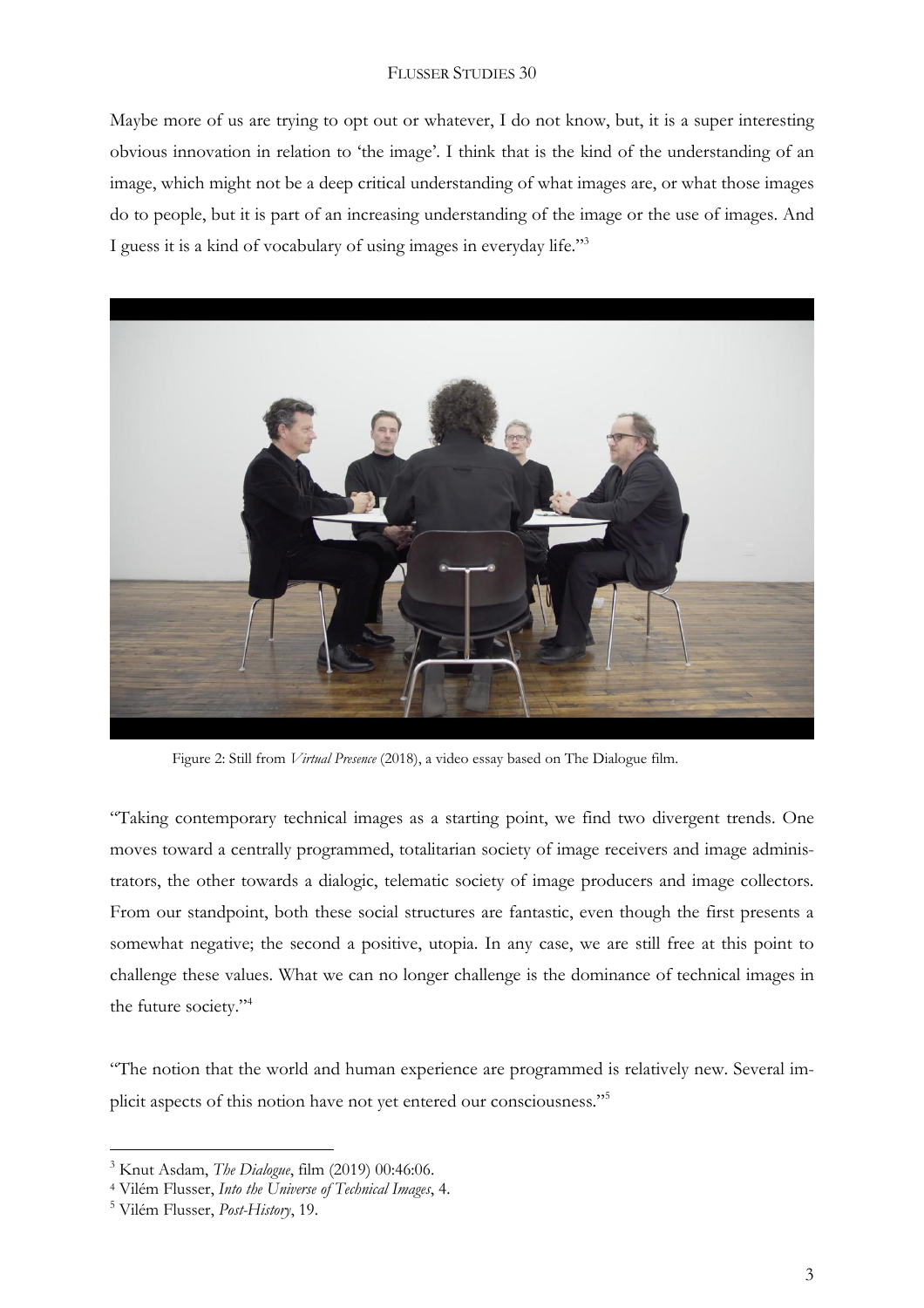A core point of my question extrapolates the relation of social territories *vs* the idea of the intimate, our relation to the screen and our screened reality, the relation of the self being present in another space and this continuous life of our image production; our data being somewhere in an endless space. On the phenomenon of cybernetics, the self is being present in the mediated reality, in the digital mirror, and my experience resonates to the dislocation of the self, from my embodied reality.

"Experience presents itself as being part of a complex net of causal chains."<sup>6</sup>

"The conceptual image can be something else than that, but I'm quite occupied with this idea of experience."7

"So often that the actual moment of presence and actually something that involves and happens and is ontologically unfolding in a natural way is nowadays interrupted by the image taking of it and the representational architecture that is immediately being brought into it and the representational strategies that people have and so on; it's all about looking good and all that kind of stuff. And I think it profoundly changes the nature of social interaction and the nature of, at least in these highlighted moments and made a lot of it is kind of still goes on 'imaged', and you know, on Facebook and still in these moments there is this dramaturgical transformation of the everyday world where a lot of things that previously would have been naturally interacted on the fly and people would improvise on the fly, it has now become, has become a stage. So there's these 'stageization' of every day social life. People, um, you know, pose, do things, go to certain places, do certain kinds, meet certain people, all in order to do produce certain kinds of images. And so it's, it's, uh, I think it's actually quite profound how this changes the strategic, kind of calculate what people are doing, what they're aiming for, what they are, how they, how they go about their daily lives and I don't know, you guys are artists and so on. Um, what, what's the meaning for, for images, for the, for the very concept of an image of 'I'm representing something', if the everyday calculus becomes so profoundly transformed."<sup>8</sup>

So, is it then possible to define virtual presence in relation to this infinite of an image; a presence that challenges the current idea experiencing a real or simulated environment that deals essentially with perceiving objective physical features?

<sup>6</sup> Ibid.

<sup>7</sup> Knut Asdam, *The Dialogue*, 00:28:49 (film).

<sup>8</sup> Andreas Wimmer, *The Dialogue*, 00:43:21.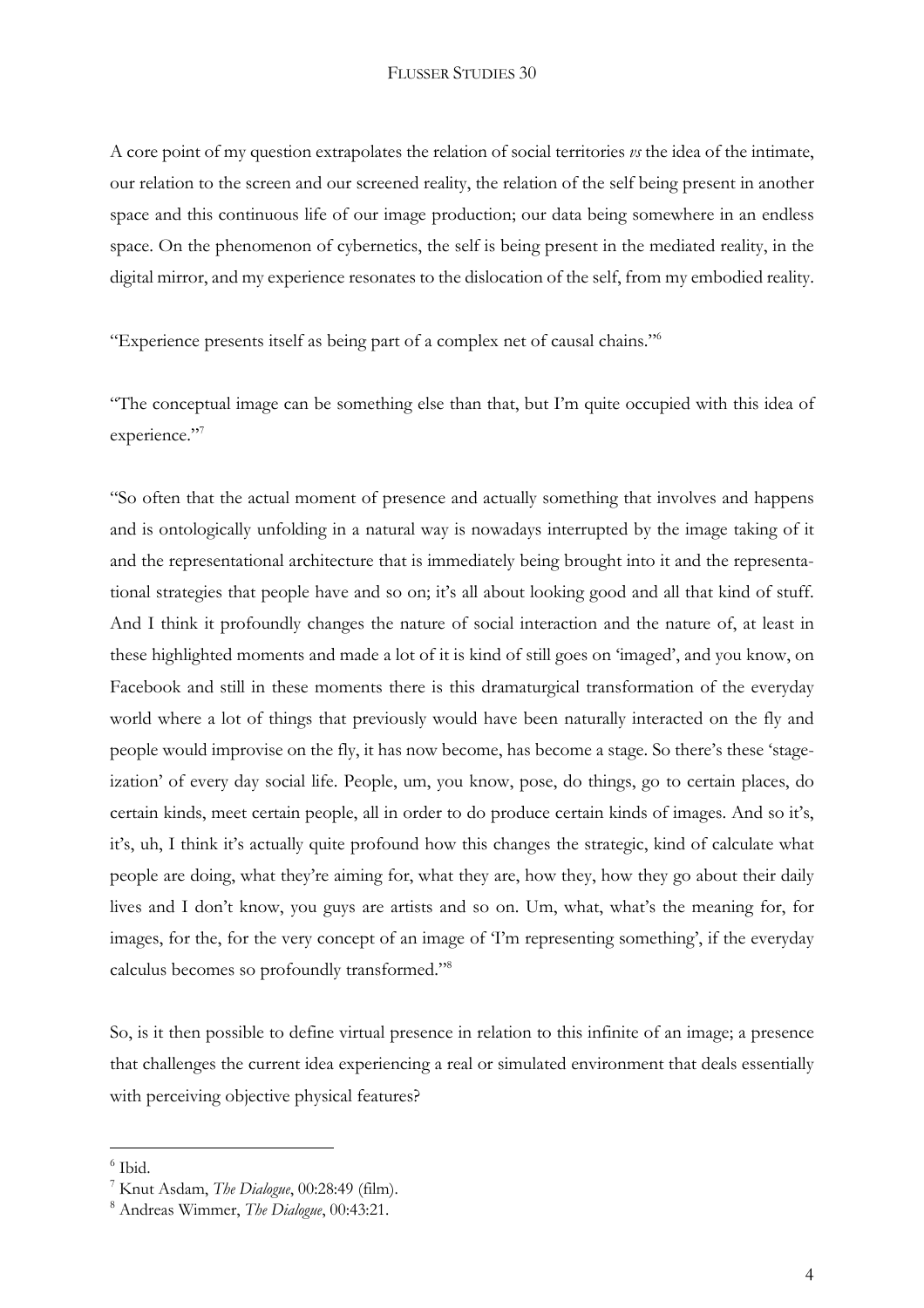"What I'm just talking about leads to a proliferation or acceleration of, um, might say destabilization or bifurcation of the self, the subject's relationships to the imaginary in symbolic. So, it's almost like it's constantly being re-engaged with the idea of ego, and ego idea you deal within the mirror images, that are proliferated and repeated on us and a cubist kind of sentence. So it is a constant cubist environment that's even further accelerated. So, where it was already within modernism, it's now even further amplified to be admitted minute by minute of your day to day life. So, your place of subjectivities was big, which in Lacanian terms is always related to the other, was always related in a sense to a mirror dialogue; is now even more amplified. Even more … like here, here, here, here, here, here, here, here, here, here, here, here, here, here, here. Everywhere you go under surveillance or on Facebook or wherever it may be, your distribution, so to speak."<sup>9</sup>

"That is something which we all experience, but it is also somewhat unclear how it is happening."<sup>10</sup>

"So if I'm encountering you and we're talking, we're reflecting each other's reality back to each other, what it is to be a human being. Of course, for me, you are an object right now in some not bad sentence. You're an external object, but I also am aware that your subjectivity and so I know that there's that, like Beauvoir calls it transcendence."<sup>11</sup>

What is happening around and in us; is it fantastic? We face the immediate future directly and all previous utopias, whether they were positive or negative and pale in comparison to it. Except as much, we cling to those structures generated by the utopia itself. Utopia means groundlessness, the absence of a point of reference.

"What characterizes programs is the fact that they are systems in which chance becomes necessity. The programmatic perspective is the point of view of the absurd. Every current tendency demonstrates that reality is progressively experienced as absurd game of chance as a happening. The challenge is what a programmatic reality represents as the need to learn to think apolitically, if we want to preserve the concept of human freedom. That is a paradox. From a programmatic perspective, politics, and therefore history comes to an end."<sup>12</sup>

<sup>9</sup> Andrew Fremont-Smith, *The Dialogue*, 00:39:03.

<sup>10</sup> Baruch Spinoza, *Ethics*, Part III.

<sup>11</sup> Jennifer Ulemam, *The Dialogue*, 00:19:44.

<sup>12</sup> Vilém Flusser, *Post-History*, 26.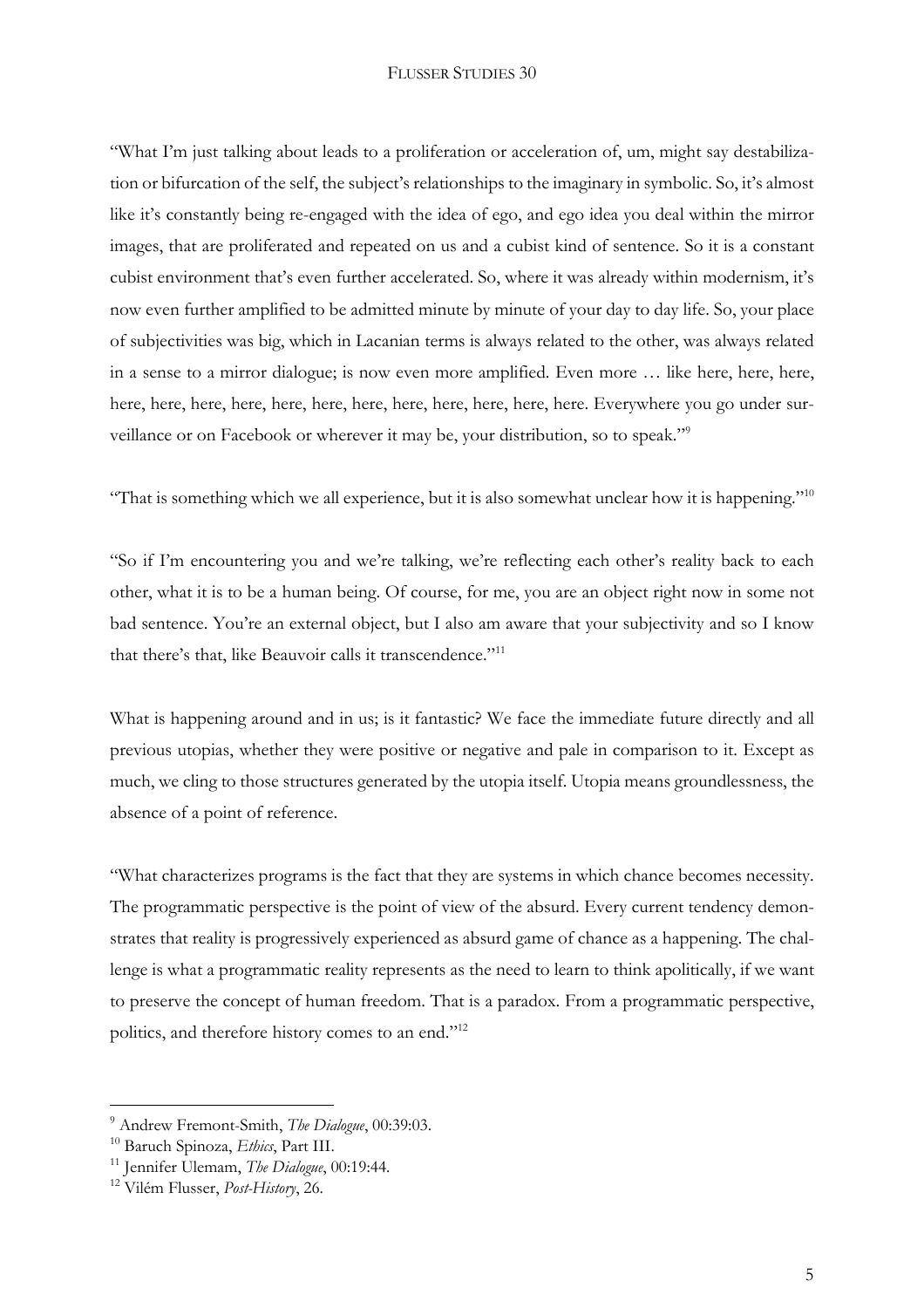"States make people and unsee certain things and is about the representation of society today, is about the representation of history, or rewriting history, also. And um, there's a, and it's not really something you either it's been part or what kind of ideological apparatus for a long time."<sup>13</sup>

"If society's behavior is progressively experienced and interpreted as absurdly programmed by programs without aim or purpose, the problem of freedom which is the problem of politics, becomes inconceivable.<sup>14</sup> Freedom will die if we continue to think political and act according to such think $inv.$ "<sup>15</sup>

"It's very important and indeed people have become very sophisticated in the way they manage their daily lives and how they move around in the mirror cabinet of social media. However, the organizations of control and power are moving very fast and in a very smart way as well, and artificial intelligence is still very primitive. The institutions or organizations of control are going to have massive capacities to understand actually what people are doing and have the data to make sense of it and to manipulate the whole thing."<sup>16</sup>

"Apparatus always functions increasingly independently from their programmers' intentions. And apparatuses that are programmed by other apparatus emerge with increasing frequency. Human programming is itself increasingly programmed by apparatus. When in reality they are nothing but functionaries who are programmed to think of themselves in this way. What if we better observe how different apparatuses progressively program individual and social behaviour."<sup>17</sup>

"So that we're all staging ourselves out of fear, sometimes out of narcissism and a desire to protect a certain image. I mean, even this conversation has a certain artificiality to it because we know that we are being recorded, right? But that is a next nature because we know we are (…). But that unnaturalness can infect all kinds of spaces."<sup>18</sup>

"And has consequences for identity formation processes."<sup>19</sup>

<sup>13</sup> Knut Asdam, *The Dialogue*, 00:1:21.

<sup>14</sup> Vilém Flusser, *Post-History*, 24.

<sup>15</sup> Ibid., 26.

<sup>16</sup> Andreas Wimmer, *The Dialogue*, 01:00:20.

<sup>17</sup> Vilém Flusser, *Post-History*, 25.

<sup>18</sup> Jennifer Uleman, *The Dialogue*, 01:00:00.

<sup>19</sup> Andreas Wimmer, *The Dialogue*, 01:00:10.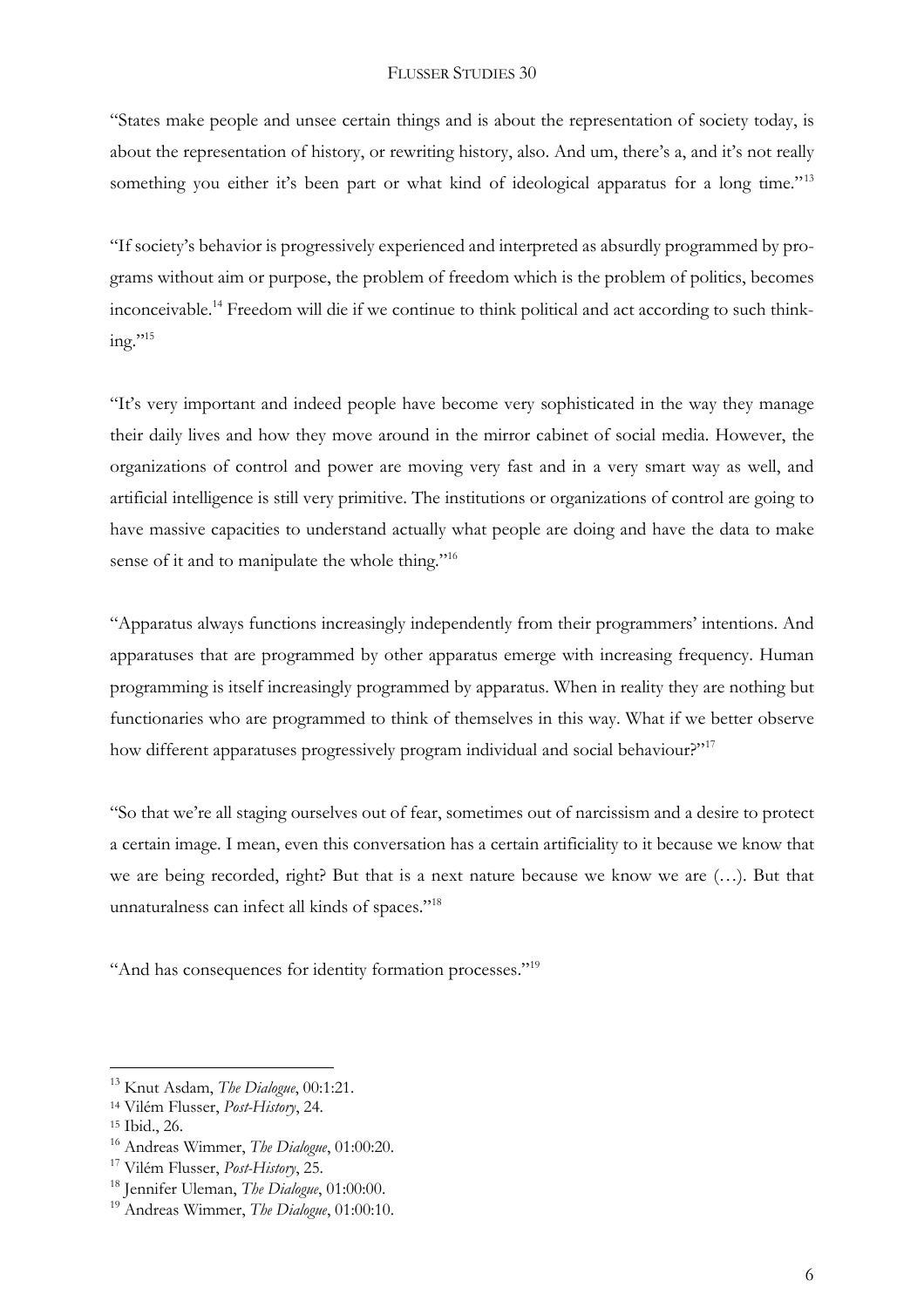

Figure 3: Still from *Virtual Presence* (edition 2020), a video essay based on The Dialogue film (edited version for "Vilém Flusser and 'His' Languages", online conference)

"Freedom is conceivable only as an absurd game with apparatus, as a game with programs. It is conceivable only after we have accepted politics and human existence in general to be an absurd game. Whether we continue to be or become robots depends on how fast we learn to play. The central problem is (…) human freedom. Can man oppose his destiny with free will, and if so, to what extent can he do this?"20

Mirror properties apply the erasure of space with the simultaneous projection of another space.

So I question, is there a way to use the mirror properties inside the grid in forms of camouflaging and creating the opposition? Is there a way that we can use the mirror or its reflection in order to cover ourselves? How to camouflage in order to respond? Is there a way to create a rupture in this governance against the collection of images and over our data being collected, re- produced, used and abused? And is there a way to vanish from the surface of this mediated reality?

"Mediated by social media and so on. There are infinite images of you being projected on you and images to which you have to relate so to develop your own sense of identity and so on. And the

<sup>20</sup> Vilém Flusser, *Post-History*, 26.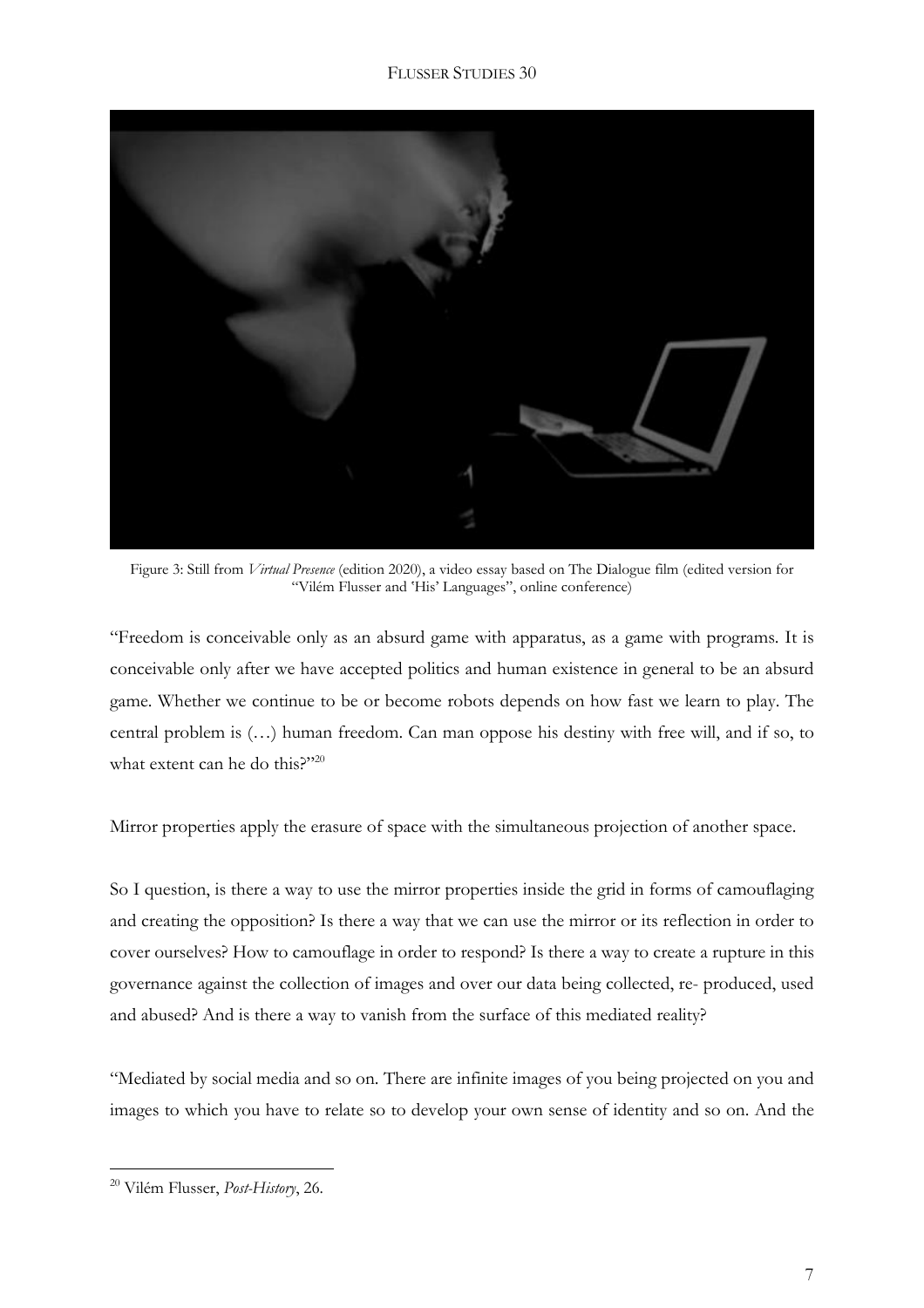whole thing becomes maybe fragmented into such a degree that the whole modernist idea of identity becomes impossible. So..."<sup>21</sup>

"I think that's really interesting; the modernist idea, like the unity becomes fragmented. But of course, Leibnitz invents calculus to describe continuity, right?"<sup>22</sup>

How can the relation of camera registration and the mirror properties be combined in order to provide freedom in the post digital era?

What if it becomes like one of these eighteenth-century infinite mirror cabinets where we are all walking into endlessly mirrored, mediated, refracted, indirected interactions with each other."<sup>23</sup>

"To not see, blind out…"<sup>24</sup>

Hence, I would like to refer to the properties of a mirror and their importance. What is primarily ingenious is that a mirror has the potential to erase a space and simultaneously create another space. It is a tool that facilitates the development of another space.

"That becomes an internalized essence and then becomes sort of virtual. So in a sense, I wonder if the hall of mirrors space is so problematic for us as human beings, because we don't know where we are looking from. At one point we can see ourselves, like infinitely. We are not quite intimately but constantly ricocheting what then produces this dematerialization of the body, because we don't know from what point to look at the self. The moment you look over here you see like a shoulder; you look over there, you see like a back of my head. It's a constant disorientation, there's no clear advantage of from what point can I actually see the whole body  $(...)$ ." 25

The meaning of presence is closely linked to the concept of reality we have, for example, to the ontology that we, more or less, explicitly adopt. Different ontological stances support different criteria for presence, telepresence and virtual presence. Is it the moment to think of a cultural conception of presence that challenges the current idea of experiencing a real or a simulated environment, dealing essentially with perceiving its "objective" physical features?

<sup>21</sup> Andreas Wimmer, *The Dialogue*, 00:58:49.

<sup>22</sup> Jennifer Uleman, *The Dialogue*, 00:42:11.

<sup>23</sup> Andreas Wimmer, *The Dialogue*, 00:34:39.

<sup>24</sup> K.Asdam & A.Wimmer, *The Dialogue*, 01:23:00.

<sup>25</sup> Andrew Fremont-Smith, *The Dialogue*, 00:54:22.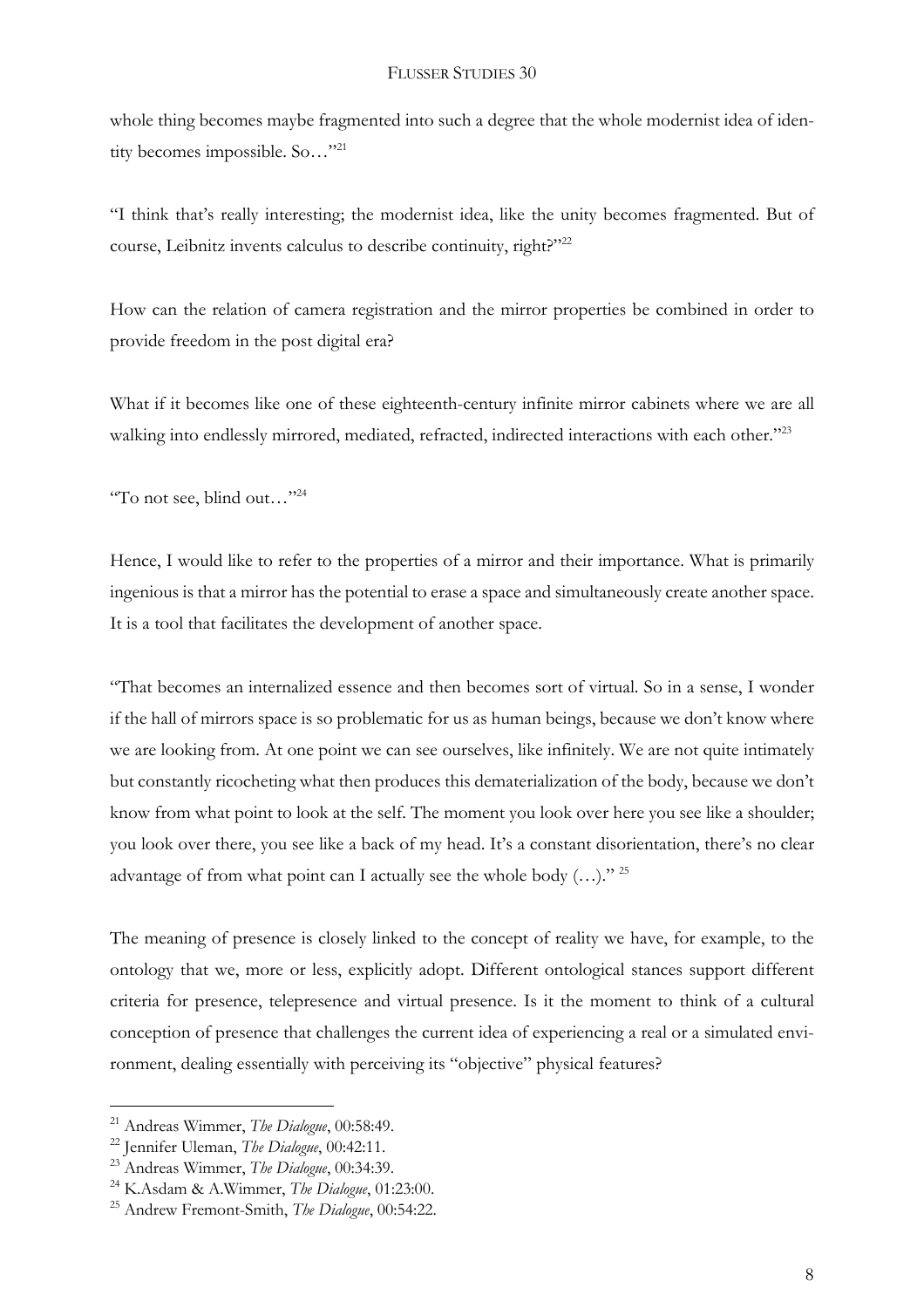# **Animated World**



Figure 4: Image still from *Animated World* (2018), video essay based on *Parallel I-IV* by Harun Farocki

"Environments, real and virtual are not private recesses but public places for meaningful social interaction mediated by artefacts."<sup>26</sup>

The cinematic experience has been transversed from a filmic discourse to a networked discourse. What if we evaluate the cinematic mechanisms in todays' society? What if we consider the navigator as the role of the viewer; *theoros* in Greek, using the distancing effect in order to critically establish the effect of contemporary society in the virtually constructed daily narrative. How does the narrative of image production manipulate the history of events?

"The hero is thrown into his world.

The hero has no parents and no teachers, he has to learn on its own which rules are valid by approaching other people that are twilight beings something between a person and a prop. We can drop right in the middle of events, and with a simple command we can easily leave the place."27

<sup>26</sup> Harun Farocki, *Parallel IV* (2008-12)

<sup>27</sup> Harun Farocki, *Parallel II* (2008-12)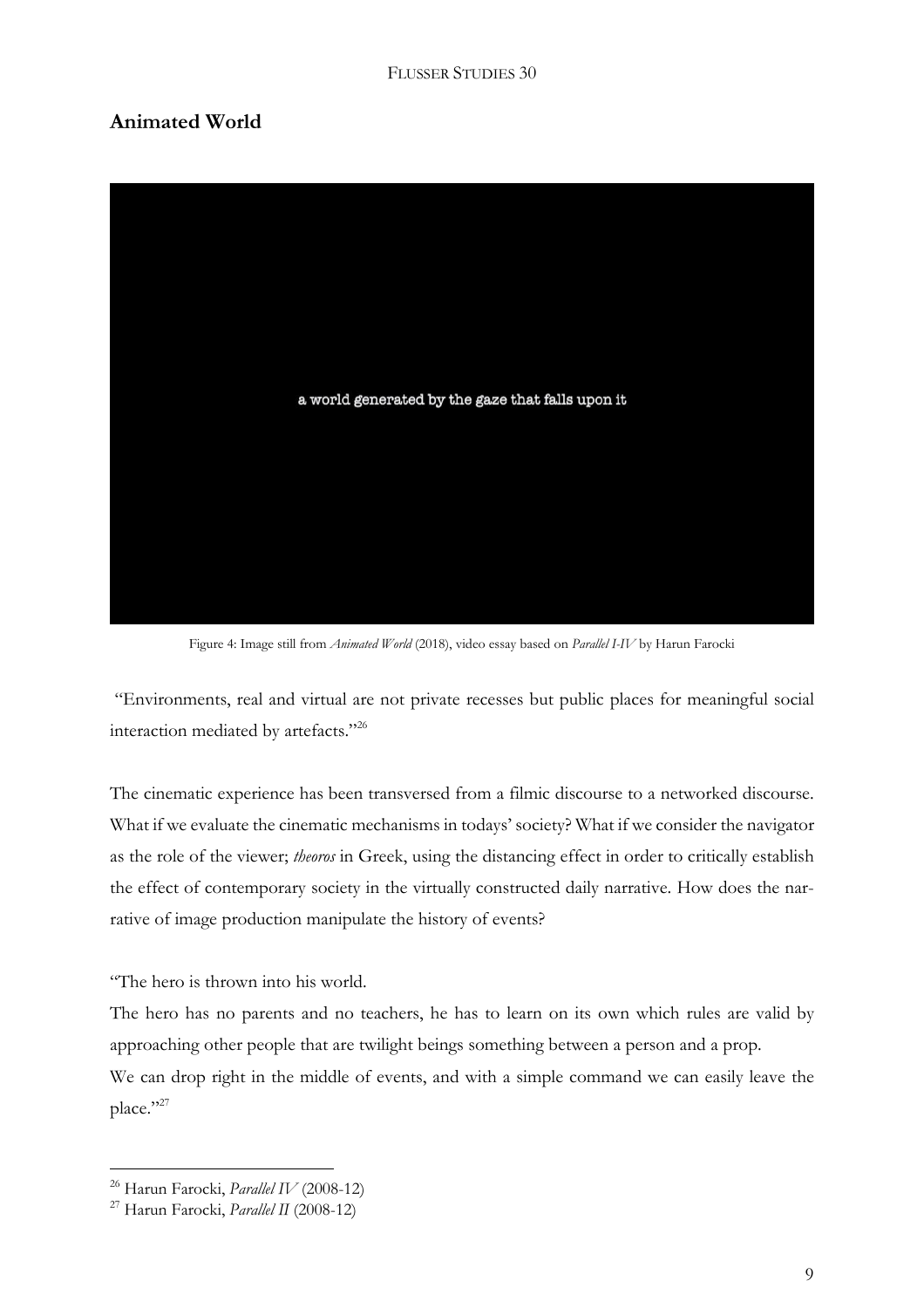The role of the camera its relation to the viewer, and the viewer as persistent co-narrator in the narrative structure. In Farocki's words, "[c]inema is the appropriate medium for storing and transmitting history's truth-claim, since the camera records more than any mind can remember. To appropriate history then is to appropriate the medium by studying its proper logics of recording, storing, transforming, and ordering sensory events. Cinema's deferments avert the closures of history."<sup>28</sup> What is the relation of the society's experience to the appropriation of an image? How about the camera's function in the image taken, and the relation of the body represented in space according to its connection to the physicality of the other objects?

"The objects have no existence beside themselves, they are by themselves nothing."<sup>29</sup>

There are certain methods to use the specifications of an object's nothingness while applying the mirror principles of camouflaging in virtual space. We start with the three-dimensional object in space and further translate its effect into a code vs. algorithmic governance.

"Here the camera tries to penetrate the pedestal in a public sculpture. In a special theatre mode the camera can penetrate the base, like the camera in a feature film that doles through the walls to establish the narrator's omnipotence."30

There are certain properties of the medium and the programmatic image in the game reality that are set in the filmic language as 'background'. The cinematic gesture by the focus of the camera is translated in the programmatic reality, in computing, in the term of 'command' during a computational narrative script.

"The world is like a board game.

Does the world exist if I am not watching it?

A child's viewpoint when taking long rides by train or car is that everything that passes by has been put there only for me, appearing out of the emptiness and then disappearing again into emptiness. A world generated by the gaze that falls upon it.

This world appears infinite.

 $\overline{a}$ 

In this game you can break through the safety area and fall into space."<sup>31</sup>

<sup>28</sup> Ute Holl, Farocki's Cinematic [Historiography:](https://www.e-flux.com/journal/59/61118/farocki-s-cinematic-historiography-reconstructing-the-visible/) Reconstructing the Visible, *e-flux Journal #59*

<sup>29</sup> Harun Farocki, *Parallel II* (2008-12)

<sup>30</sup> Harun Farocki, *Parallel IV* (2008-12)

<sup>31</sup> Harun Farocki, *Parallel III* (2008-12)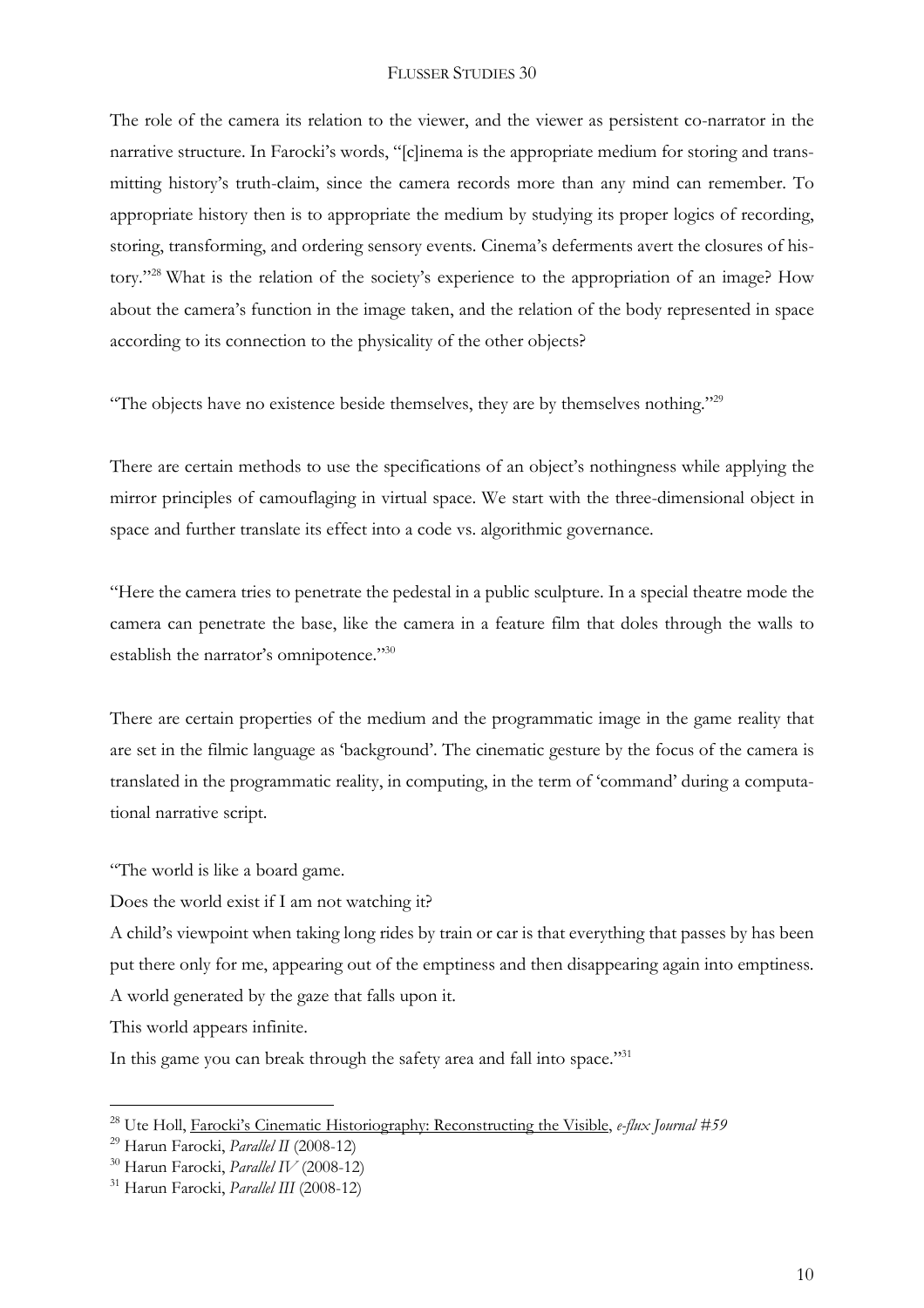What is the relation between an image, the moment of capture and the moment of experience?



"The world of a computer game can be explored individually."<sup>32</sup>

Figure 5: Image still from *Animated World* (2018), video essay based on *Parallel I-IV* by Harun Farocki

Farocki theorizes this "cinematography of devices" based on a large range of examples situated in both the military and the civil domain. What unites the many cases he discusses is the fading importance of the human as referential center in favor of "intelligent machines" that render decisions autonomously.

# **Human Agents**

 $\overline{a}$ 

I would like to come back to the thought that human programming is itself increasingly programmed by apparatus.

"When in reality they, the humans, are nothing but functionaries who are programmed to think of themselves in this way."33

<sup>32</sup> Harun Farocki, *Parallel IV* (2008-12)

<sup>33</sup> Vilém Flusser, *Post-History*, 25-26.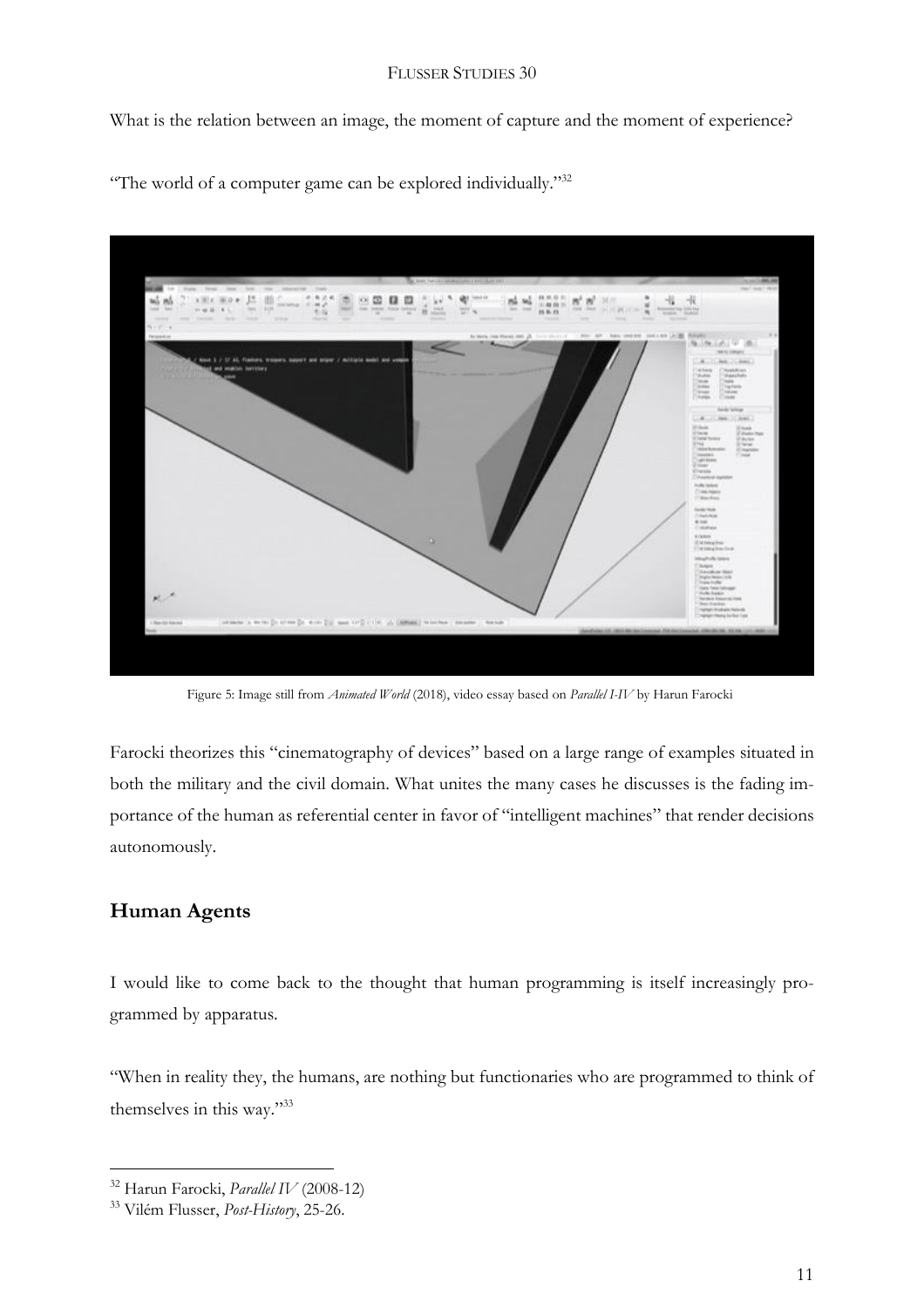In a counter-objectified reality, meaning in a networked discourse, how do we choose who are the main actors and who is in the background. There are certain ways that the erasure of the mirror's properties can alternate what is considered in the filmic discourse as 'background' to foreground, meaning alternate the focus of the main narrative-plot.



Figure 6: Image still from *Human Agents* (2018), video essay based on *Salaam Cinema* by Mohsin Makhmalbaf (1995)

The camera is visible, the director is on the stage, the cameras are on and offstage.

The counter view of the audience viewer can use both cameras.

Viewing the director and potential actors in their human entity and the camera on role is underlining the role of the document.

"'Salaam Cinema' – written, directed and edited by Mohsen Makhmalbaf.

This year is the centenary year of cinema. That is why we are making a film about people who would like to become films actors. We are already started shooting. Can hand out thousand forms, we will select about a hundred of you and some will get leading roles in the film. You are both the subject and the actors of this film. So, I would like to welcome you in your own film.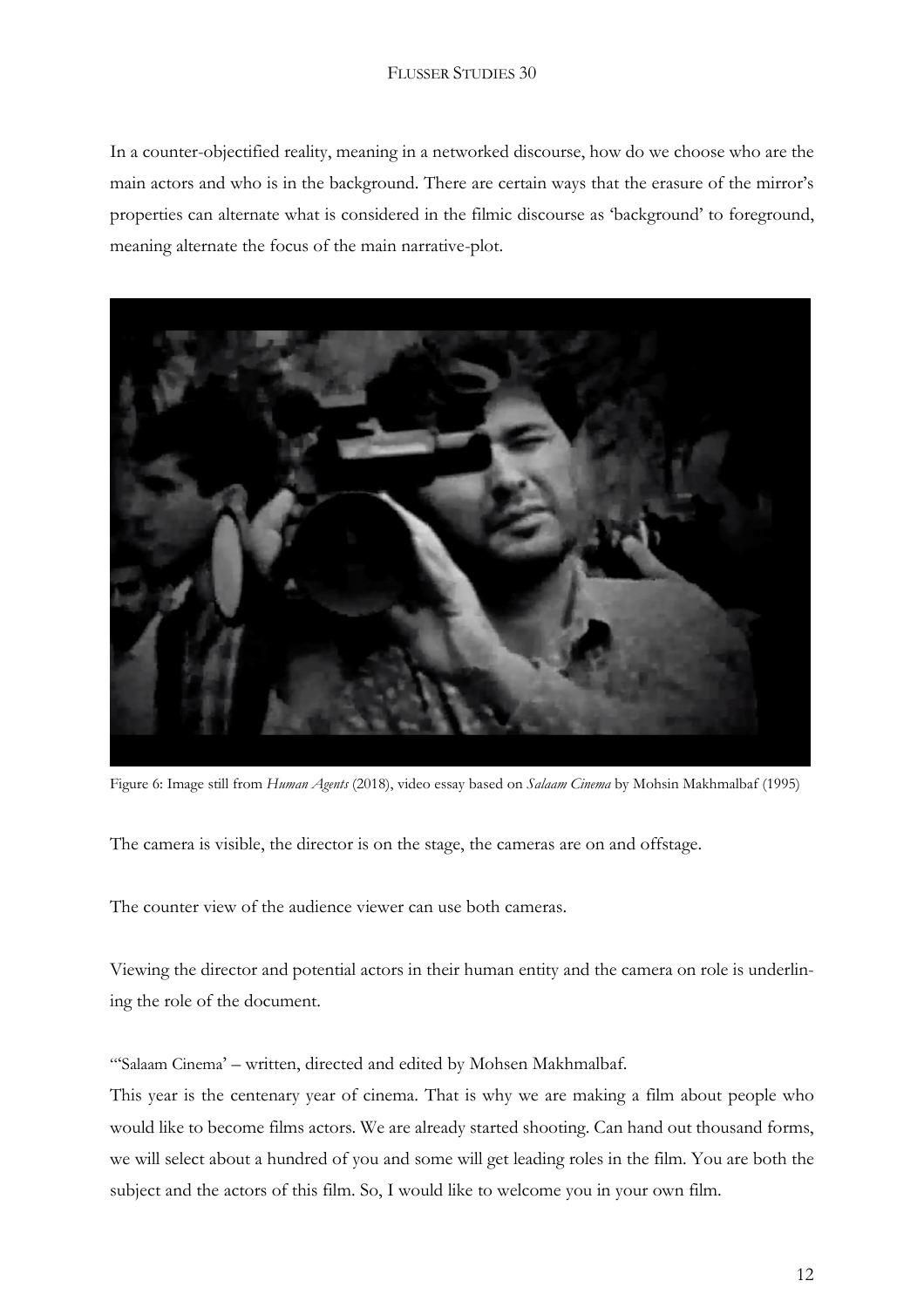'I'll make my own film just so I can act in it.' The one who wants to be an artist can stay. You were in the film. You acted in it. If you were told to give up the cinema to stay humane person, would you rather become an actress-

just being yourself?

Take it. It is called a clapperboard. Stand in lines so we can see everyone. Write on the clapperboard. Write: 'to be continued.""<sup>34</sup>

Humans as the Agents.

An Agent is a person who acts on behalf of another person or group.

In grammar, the doer of an action, typically expressed as the subject of an active verb or in a phrase with a passive verb.

In computing, an independently operating Internet program is typically the one that performs background tasks such as information retrieval or processing on behalf of a user or other program.



Figure 6: Image still from *Human Agents* (2018), video essay based on *Salaam Cinema* by Mohsin Makhmalbaf (1995)

<sup>34</sup> Mohsen Makhmalfbaf, *Salaam Cinema,* intro scene.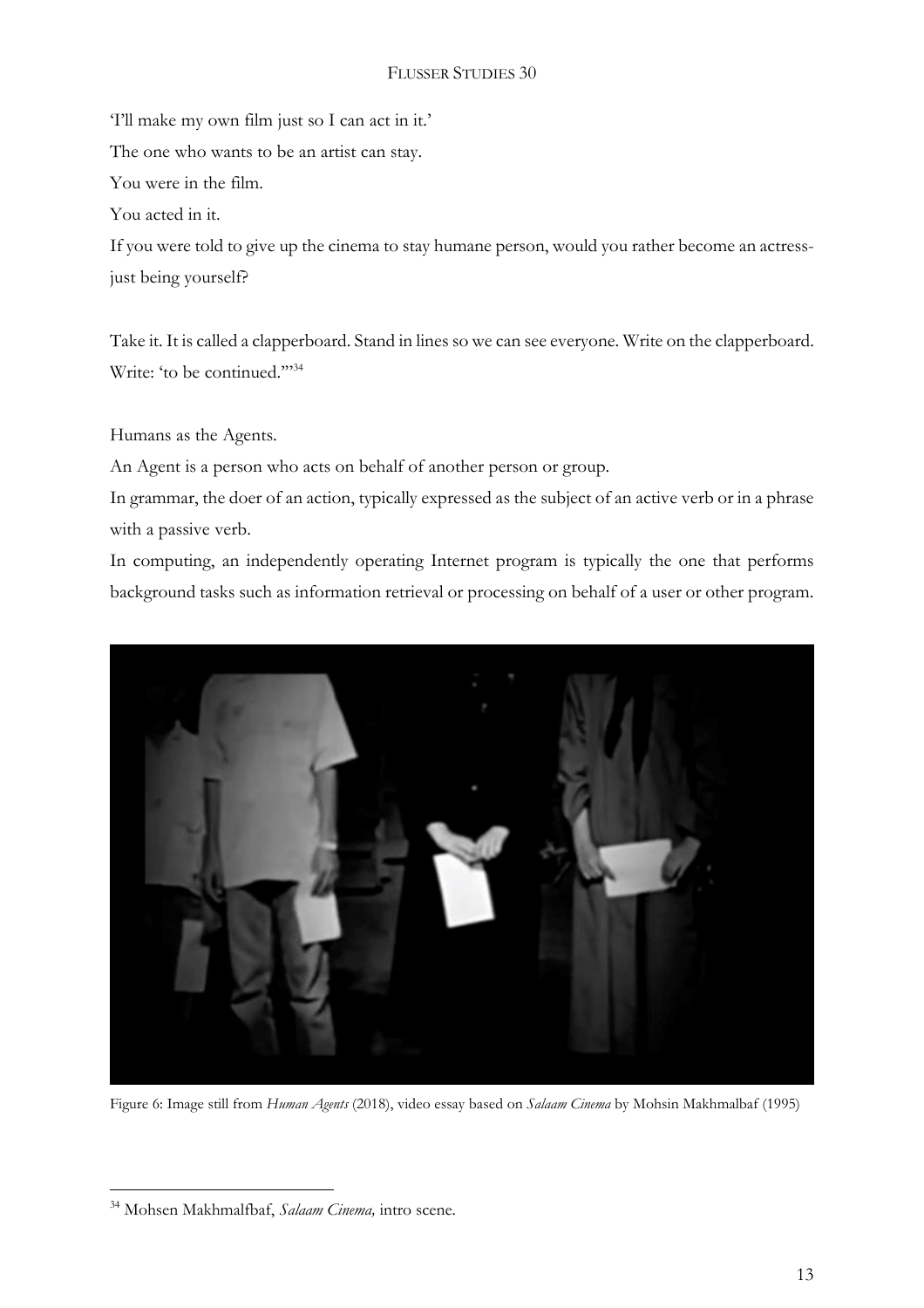The filmic decision of the camera focusing on the body's gestures of the real human vs the facial expression of the projected image on the identity formation is a method of processing the narrative of the script's focus to the background as the main narrative.

# **Camera Actors**

 $\overline{a}$ 

Since the 1960's, the camera apparatus significances its personification in the private, its appropriation in the surveilled networked daily encounters against its potentiality of acting. The latter one works as a weapon of truth that has been channeling the medium's function in the recording of history by its full portrait and background information as a mechanism rather than a device.

In a filmic narrative that delivers the relation of a human with one's own nature, the fictional characters are representing an index of roles in the film industry with the director of the film behind his camera on a dolly, as the prologue of the narrative being filmed.

Starting with a cinematic relation of a 2nd degree filmic narrative, the film unfolds with a main character, a French scriptwriter hired by an American film producer to make an adaptation of a classic Greek myth based on the script from a German film director, played on stage by himself. In duration of this plot, unfolding the scenario takes a 3rd degree filmic relation based on the request by the film director for an alternative script with an infusion of the personal relational drama, which is the emotional marriage-breakdown of the scriptwriters. The film addresses an extremely human topic and its dominant societal structure, which is already in the core of the original Greek tragedy yet is approached in the film from an absolute emotional distance.<sup>35</sup> Throughout the film, the audience can experience the pictures in a psychological depth by the camera distance and counted close-ups. What if we translate this index of 2nd and 3rd degree relations in the film to an index of camera roles, looking at the filmic stage as todays societal and networked discourse exposed to image capture and data transference as a contemporary stage for the film's narrative.

<sup>35</sup> Cristina Alvarez Lopez, Adrian Martin*, Coming Apart: Jean-Luc Godard's "Contempt",* video essay.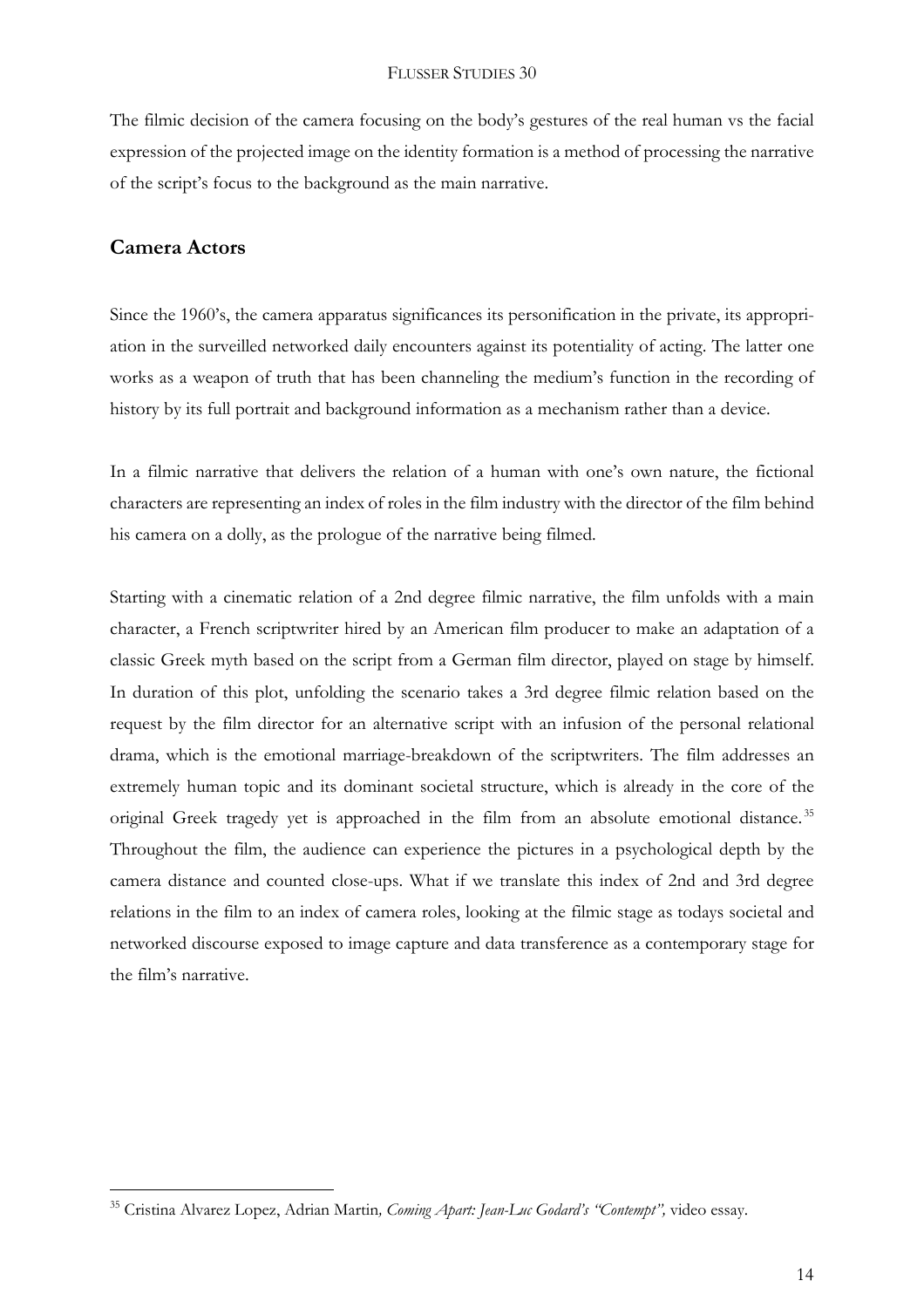

Figure 7: Image still from *Camera Actors* (2018), video essay based on *Le Mepris* (1963) by Jean-Luc Godard

*Camera Actors* is based on *Le Mepris* (1963) by Jean-Luc Godard [moment - memory : instant camera]

In the 1940's American physicist Dr. Edwin Land, started toying with the idea of the instant camera, inspired by his 3-year-old daughter, who asked why she could not see the photo that he took of her. He created the polarization filter, which would eliminate glare and reflection from camera lenses, which lead to the introduction of instant photography. By 1948, the very first instant camera, called the Polaroid 95, was launched and sold out fast.

Instant camera as Fritz Lang (on role as himself) an Austrian-German-American filmmaker, screenwriter, and occasional film producer and actor – one of the best-known emigres from Germany's school of Expressionism. His most famous films include the groundbreaking futuristic *Metropolis* (1927).

Fritz Lang's screen adaptation of *The Odyssey*, his interest is in the relation between Paul Javal (scriptwriter) and Camille Javal, when he asks him to alternate his plan and write a new version of *The Odyssey* based on Paul and Camille's personal drama.

[distance : IP network (wifi) camera]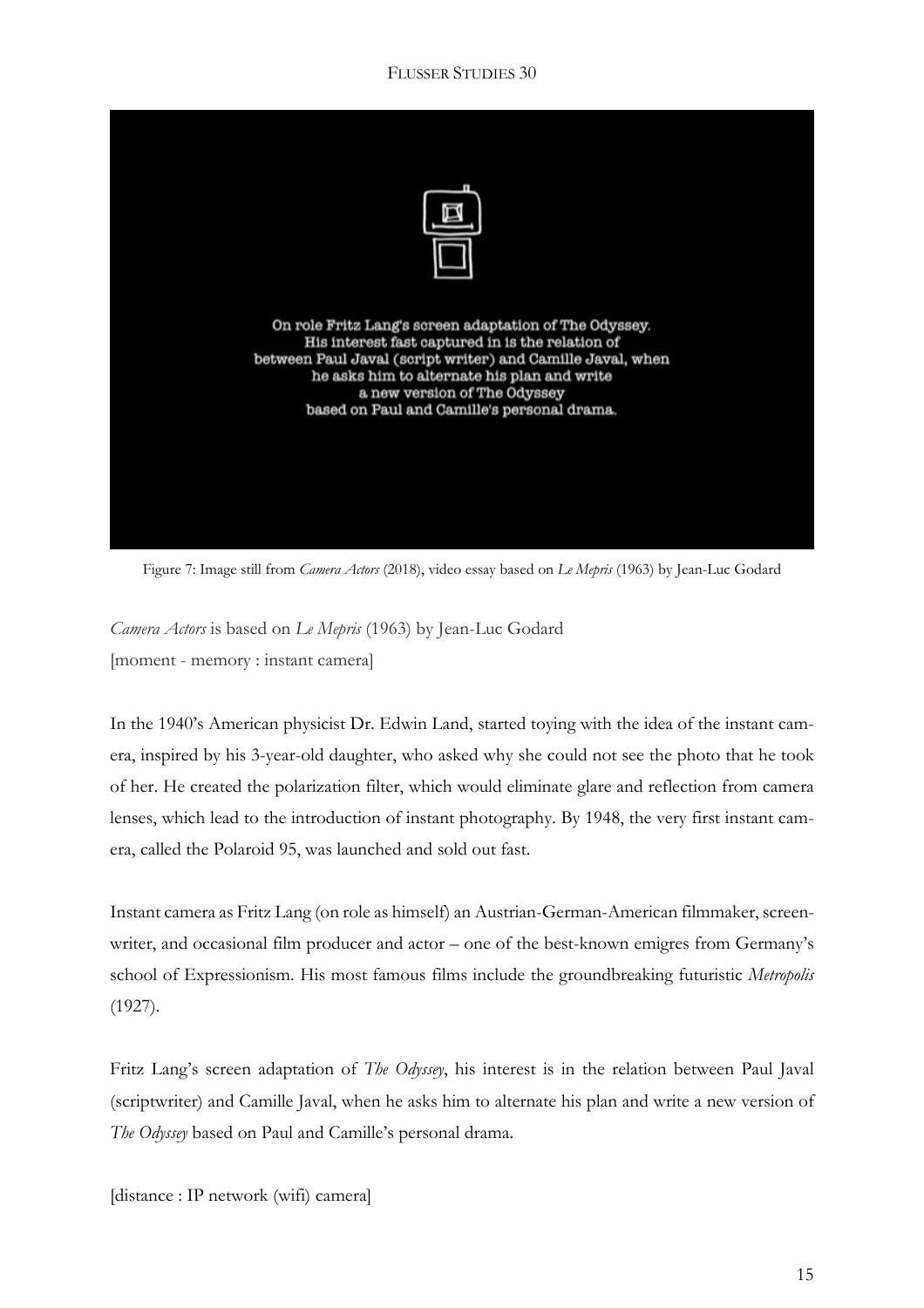An Internet Protocol camera, or IP camera, is a type of digital video camera commonly utilized for surveillance, which can send and receive data via a computer network and the Internet, oppose to analog closed-circuit television (CCTV) cameras.

The first centralized IP camera, the Axis Neteye 200, was released in 1996 by Axis Communications, a Swedish manufacturer of network cameras for the physical security and video surveillance industries. The camera was capable of showing a snapshot image each time the camera was accessed.

IP network camera as Giorgia Moll (on role of Francesca Vanini) an Italian film actress. She was sometimes credited as Georgia Moll and Georgia Mool.

Francesca Vanini was the secretary of Jeremy Prokosch, who is an American film producer.

[every day : mobile phone camera]

The camera phone, like many complex systems, is the result of converging and enabling technologies. There are dozens of relevant patents dating back as far as 1956. The "camera-on-a-chip" active pixel sensor was developed by Eric Fossum, an American physicist and engineer, and his team in the early 1990s achieved the first step of realizing the modern camera phone.

Camera phone can share pictures almost instantly and automatically via a sharing infrastructure integrated with the carrier network. Early developers envisioned a technology that would enable service providers to "collect a fee every time anyone snaps a photo."

Mobile camera as Jack Palance (on role of Jeremy Prokosch), an American actor and singer: He was nominated for three Academy Awards, all for Best Actor in a Supporting Role, winning an Oscar in 1992 for his role in *City Slickers*.

Jeremy Prokosch, the American Film Producer.

### [narrative : cinematic camera]

One of the first was Thomas Alva Edison. His camera, called the "Kinetograph" was based on the Kinetoscope which was designed for films to be viewed by one individual at a time through a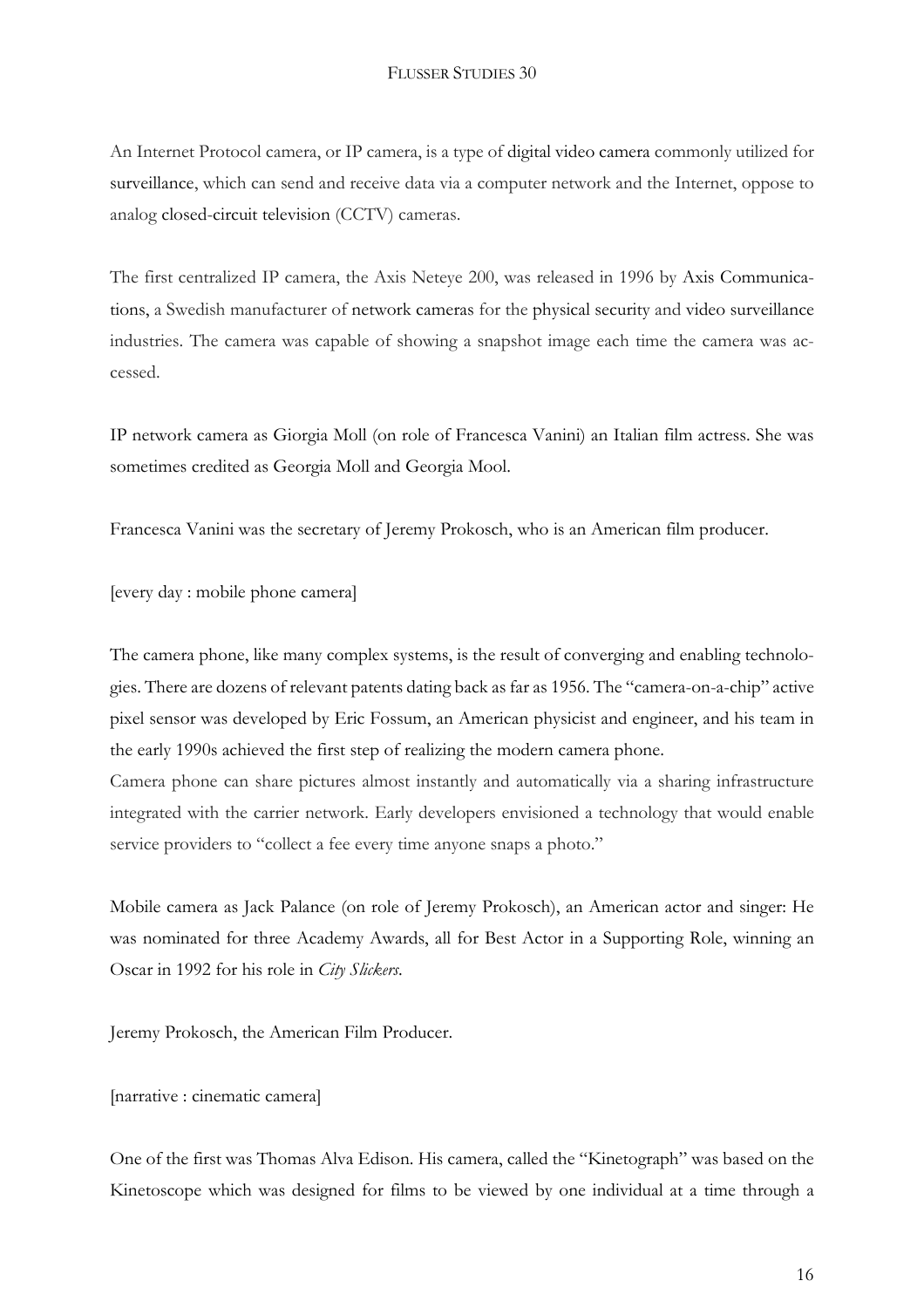"peephole" viewer window at the top of the device. The first public demonstration of the Kinetoscope was held at the Brooklyn Institute of Arts and Sciences on May 9, 1893. Instrumental to the birth of American movie culture, the Kinetoscope also had a major impact in Europe.

Cinematic camera as Michel Piccoli (on role of Paul Javal) is a French actor and filmmaker of Ticino descent. He has one of the longest careers in French Cinema and is regarded as worldwide symbol of France's film history, more specifically in 1960s and 1970s.

Paul Javal (Michel Piccoli) is a young French playwright who has found commercial success in Rome, accepts an offer from vulgar American producer Jeremy Prokosch (Jack Palance) to rework the script for German director Fritz Lang's screen adaptation, *The Odyssey*.

[reportage: press camera]

Invented and marketed by George Eastman (1854-1932), a former bank clerk from Rochester, New York, the Kodak was a simple box camera that came loaded with a 100-exposure roll of film. The forerunner to the photographic camera was the camera obscura.

Press camera as Brigitte Bardot (on role of Camille Javal) is a French actress, singer, dancer, and fashion model, who later became an animal rights activist. She was one of the best-known sex symbols of the 1950s and 1960s.

Paul's wife, Camille Javal, joins him on the first day of the project at Cinecittà. As the first discussions are completed, Prokosch invites the crew to join him at his villa, offering Camille a ride in his two-seat sportscar. Camille looks to Paul to decline the offer, but he submissively withdraws to follow by taxi, leaving Camille and Prokosch alone.

[the viewer :surveillance camera]

Video surveillance is not a new concept – one of the first recorded application for closed circuit television system (CCTV) was back in 1942. It was used for watching the launch of V2 rockets in Germany. In the US, commercial surveillance applications began around 1947. In 1957, a number of companies provided CCTV camera systems for educational, medical and industrial applications.

The imaginative, constructive role of the viewer.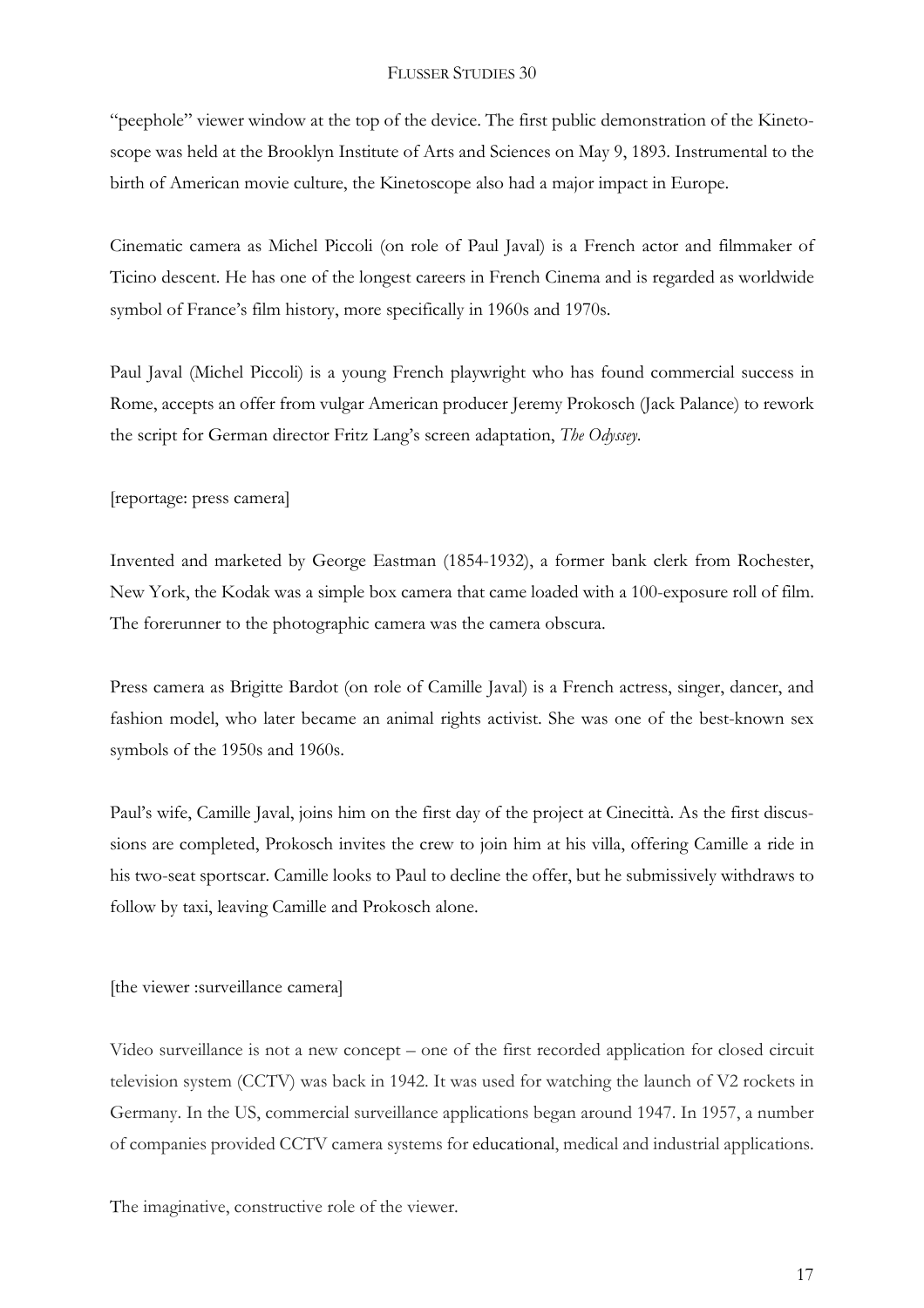

Figure 8: Image still from *Camera Actors* (2018), video essay based on *Le Mepris* (1963) by Jean-Luc Godard

*Contempt Le Mepris* (1963) was filmed in Italy with location shooting at the Cinecittà studios in Rome and the Casa Malaparte on Capri Island. In the sequence, the characters played by Piccoli and Bardot wonder through their apartment, alternately arguing and reconciling. Godard filmed these scenes with extended series of tracking shots in natural light and nearly real time. A tracking shot is a shot where the camera moves alongside the 'objects' it is recording. In cinematography, the term refers to a shot in which the camera is mounted on a camera dolly that is placed on rails like a railroad track. The camera is then pushed along the track while the images being filmed. While the core idea is that the camera moves parallel to its subject a tracking shot may move in the semicircular fashion, rotating around its subject while remaining equal distant.

What if we reconsider the relation of the viewer in relation to the distancing effect of the cinematic tracking shot with the cameras on main role in our fragmented every day networked discourse as the stage of our history being registered and our data becoming alternated via the camera vs camera exposure.

To be continued…